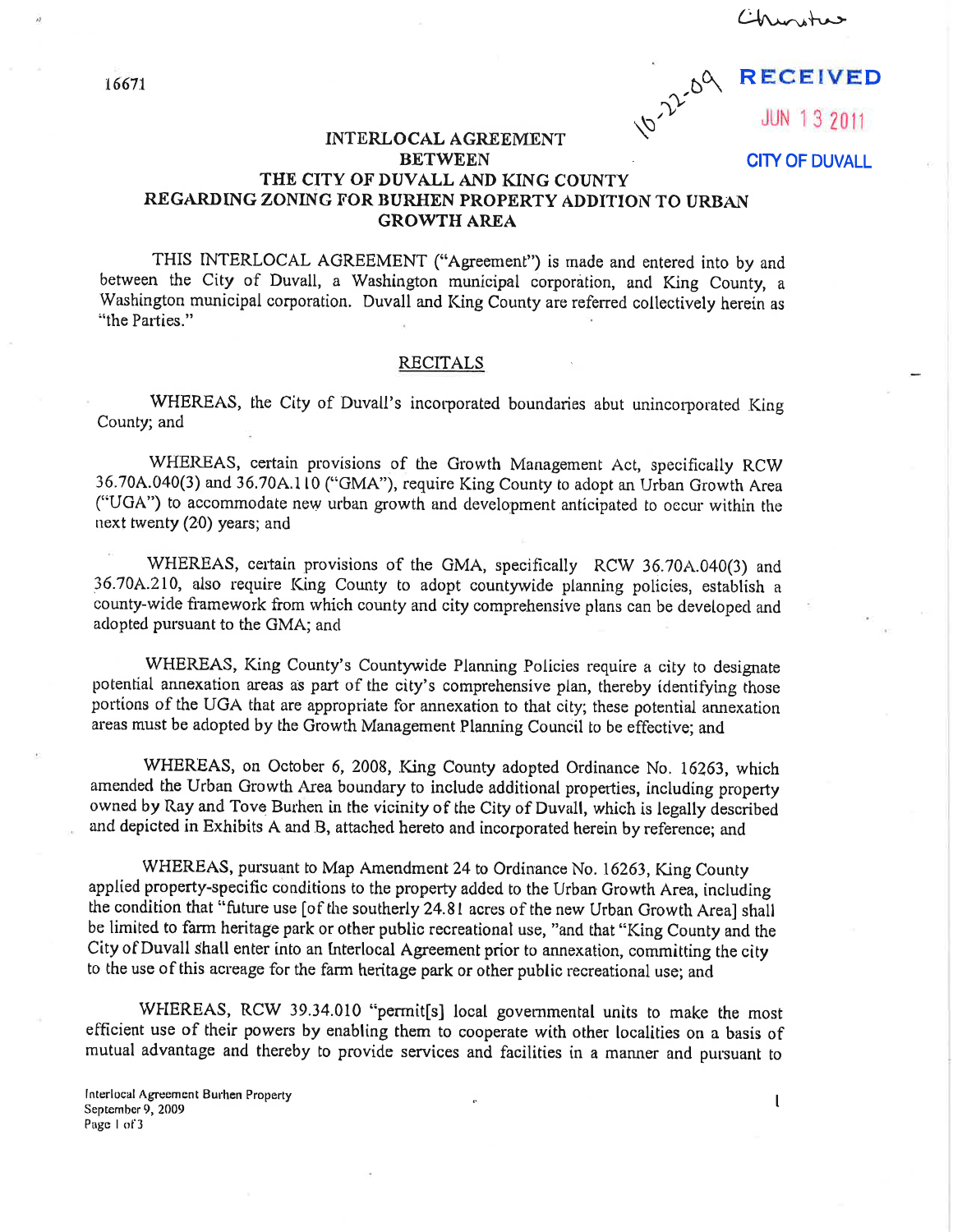forms of governmental organization that will accord best with geographic, economic, population and other factors influencing the needs and development of local communities," and

WHEREAS, RCW 39.34.080 authorizes a city to enter into an interlocal agreement to permit another govemmental entity to perform a governmental service, activity or undertaking which either entity is authorized by law to perform; and

WHEREAS, the City of Duvall and King County desire to enter into an agreement to fulfill the property-specific conditions of Map Amendment 24 to Ordinance No.16263;

NOW THEREFORE, in consideration of the mulual covenants contained in this agreement, the Parties agree as follows:

## AGREEMENT

L The City of Duvall agrees to adopt the pre-annexation zoning designation of Commercial Office (CO) for thal portion of Parcel No. 2426069007 lying east of the Camation-Duvall Road, and for Parcel No. 2426069009.

2. The City of Duvall also agrees to adopt pre-annexation zoning designation of Public Facilities (PF) for the southerly 24.81 acres of the new Urban Growth Area, and to limit the uses of said southerly 24.81 acres to a farm heritage park and/or other public recreational use as permitted under the City's zoníng code.

3. King County agrees that the Burhen Property shall remain within the Urban Growth Area and within the City of Duvall's Potential Annexation Area until such time the property is annexed into the City of Duvall.

4. Amendment. This Agreement may be amended or modified at any time with the mutual consent of the Parties. Any such amendments or modifications must be in writing and adopted through legislative action of the Parties.

5. Administration. The Ciry Administrator of the City of Duvall and the director of the King County Parks Division, or their respective designees, shall be responsible for administering this Agreement and shall be the contact persons for all communications regarding the performance of this Agreement.

6. No Third Party Beneficiaries. This Agreement is for the benefit of the city and King County and is not intended to confer any benefit on any other person or entity, and no person or entity not a party to this Agreement shall be construed to be a third-party benefrciary nor shall said third party have any other rights whatsoever hereunder. This Agreement is not intended to and shall not be construed to benefit a particular class of persons or individuals.

7. Filine. A fully executed copy of this Agreement shall be filed with the King County Recorder's Office.

Interlocal Agreement Burhen Property September 9, 2009 Page 2 of 3

 $\overline{2}$